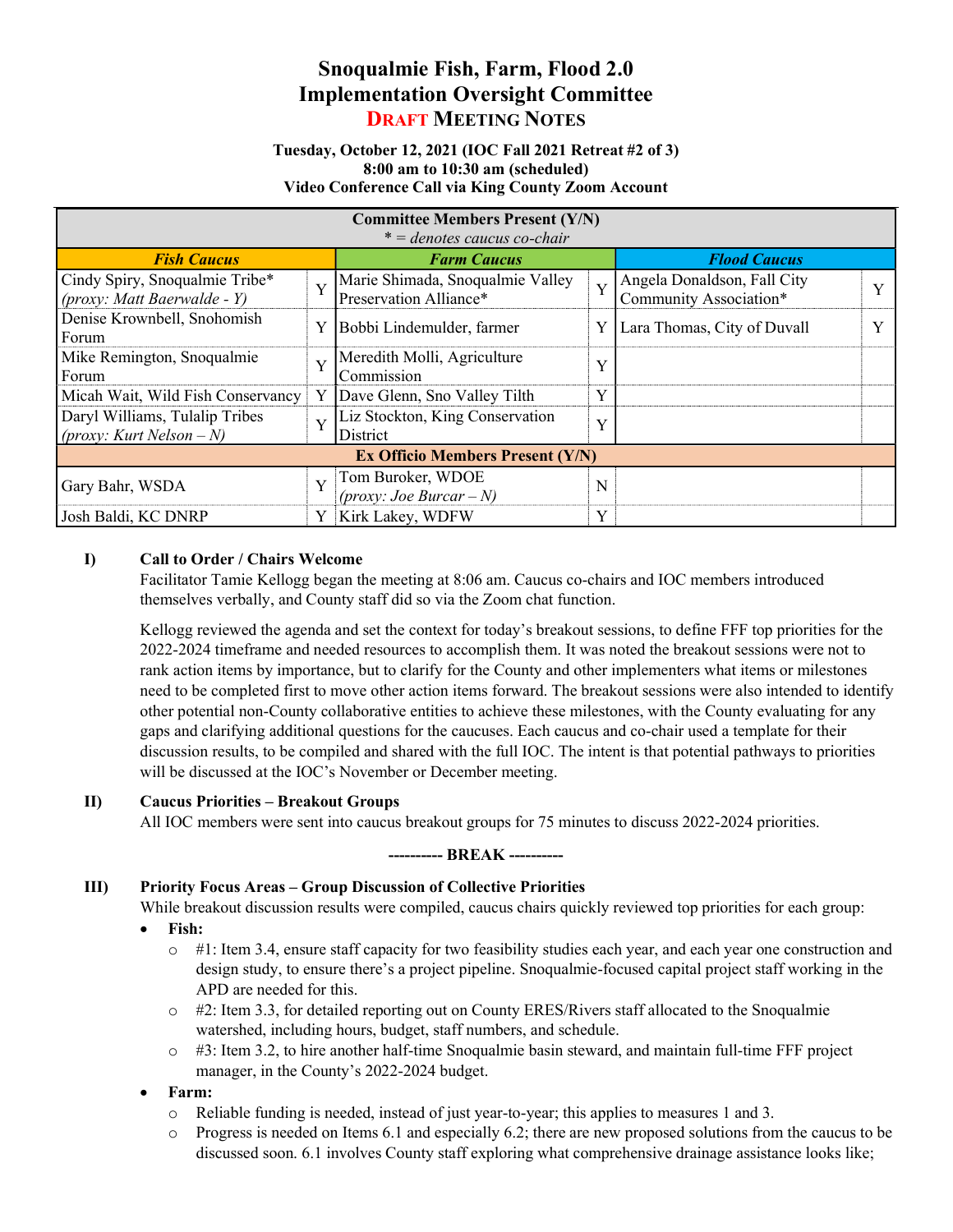6.2 involves showing, in a public facing format, steps and resources available for agricultural drainage, and obtaining policy sign-offs from DLS and WDFW.

o Progress is needed on measure 4, addressing alluvial fan management.

## Flood:

- o New #1 priority is to conduct lower Snoqualmie Valley 2D modeling to identify and advance road safety and flood storage capacity projects.
- o New #2: Continue improving road safety in flood-prone areas.
- o New #3: Recruit new caucus members to improve caucus creativity, sustainability, technical expertise, diversity, etc.
- o Other priorities include home elevations and farm worker housing (these two are near completion); the hope is to move up the resilience strategy for multi-objective projects in 2022.

## Ex Officio:

- o There is pending legislation at state and county levels, including the County's 2020 Comprehensive Plan ("comp plan") and upcoming DNRP/DLS work program, that may boost or slow FFF work. It was suggested to coordinate with Snohomish County Forum's Sustainable Land Strategy (SLS) which has some similarities and differences with FFF that can present learning opportunities. Completion of the agriculture strategic plan, riparian guidance work, new state legislation addressing soil health and sustainable farms, and a new USDA "climate smart" agriculture/forestry program are also considered key.
- o Is there something you wish the IOC would ask you on how to get the best out of ex officio members? Discussion covered subjects surrounding ex officio members supporting different communities on what is legislatively/politically happening at various government levels.
- o Is there something ex officio members could collaborate on to work with FFF/IOC? One item is the DNRP/DLS joint strategy. Generally the County collaborates well internally, but there is also a need to collaborate well and advocate with state and federal policymakers.

Follow-up discussion raised concern on a need to determine specific response timelines for these priorities, to assure accountability in the responses. Progress should be easily observable and not just talked about, and the importance of all caucus list items should be reiterated.

It was noted Snohomish County's SLS has a subcommittee tracking updates to their county's comprehensive plan, and perhaps FFF could do something similar. King County's comp plan affects all FFF work and the IOC should be allowed to provide input as it progresses. It was suggested to discuss this at tomorrow's meeting and in the meantime, IOC members should review today's compiled breakout discussion results for follow-up tomorrow.

## IV) Next Steps & Follow-Up: ID needed follow-up actions, agenda review/preparation.

Tamie Kellogg noted tomorrow's meeting time has been shortened to two hours, with an option to possibly go to two and a half hours. The agenda is being reworked; Kellogg and Beth leDoux will touch base with co-chairs.

DNRP-WLRD director Josh Baldi spoke on what the County wants to accomplish for FFF programmatically and financially, and assured the County hears the priorities the IOC is voicing today. It is important the IOC continues to articulate these, as the County continuously strives to improve. Baldi reviewed workings at the county, state, and federal level that could impact FFF proceedings.

## County:

- DNRP is working with DLS on a joint work program to address many issues that span both departments.
- DNRP Director Christie True and DLS Director John Taylor will review this month a vast scope of legislative developments that may impact the County and FFF.
- The County is working on major updates to its floodplain plan and comp plan. The Executive will transmit these updates to King County Council in 2023. An IOC briefing on the floodplain plan is expected by end of this year or early next year. The floodplain plan is a functional element of the comp plan and both will affect the work of FFF. The update process is an opportunity to capture some of the IOC's ideas on how to prioritize and work that is important, which the County wants before sending these updates to the Executive.
- The County is starting to think on the 2023-2024 budget, due to the Executive mid-2022. Some factors could be changed by the coming November 2021 elections. The budget's primary rate driver is the Surface Water Management (SWM) fee, increases to which in 2017 and 2019 funded many programs. There was no SWM increase in 2021 due to the pandemic and it is uncertain where the County will stand next year on this issue.